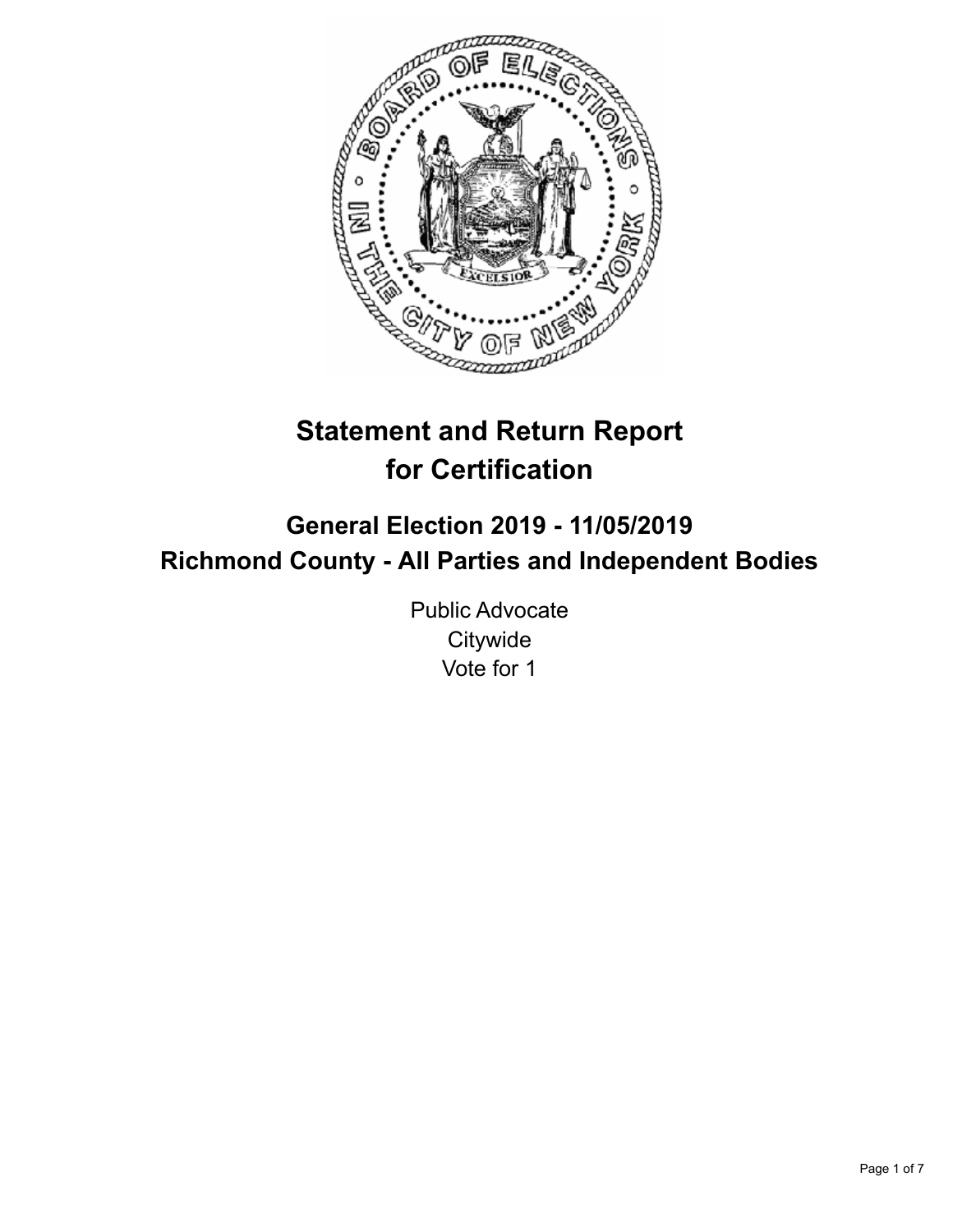

| PUBLIC COUNTER                                           | 14,428       |
|----------------------------------------------------------|--------------|
| MANUALLY COUNTED EMERGENCY                               | 7            |
| <b>ABSENTEE / MILITARY</b>                               | 633          |
| <b>AFFIDAVIT</b>                                         | 41           |
| <b>Total Ballots</b>                                     | 15,109       |
| Less - Inapplicable Federal/Special Presidential Ballots | 0            |
| <b>Total Applicable Ballots</b>                          | 15,109       |
| JUMAANE D. WILLIAMS (DEMOCRATIC)                         | 8,856        |
| JOSEPH C. BORELLI (REPUBLICAN)                           | 4,734        |
| JOSEPH C. BORELLI (CONSERVATIVE)                         | 1,029        |
| DEVIN BALKIND (LIBERTARIAN)                              | 213          |
| ALEX ZABLOCKI (WRITE-IN)                                 | 2            |
| BERNIE SANDERS (WRITE-IN)                                | 1            |
| CHRISTINA GENOVESE (WRITE-IN)                            | 1            |
| CHRISTOPHER MOLINARI (WRITE-IN)                          | $\mathbf{1}$ |
| COREY JOHNSON (WRITE-IN)                                 | $\mathbf{1}$ |
| GENA MIMOZA (WRITE-IN)                                   | 1            |
| HILLARY CLINTON (WRITE-IN)                               | $\mathbf{1}$ |
| JAMES S. ODDO (WRITE-IN)                                 | $\mathbf{1}$ |
| JULIUS LONG (WRITE-IN)                                   | 1            |
| KEVIN FURMAN (WRITE-IN)                                  | $\mathbf{1}$ |
| MARK GREEN (WRITE-IN)                                    | $\mathbf{1}$ |
| MAX N. ROSE (WRITE-IN)                                   | 1            |
| MIRIAM CUSICK (WRITE-IN)                                 | $\mathbf{1}$ |
| TOM COCOLA (WRITE-IN)                                    | $\mathbf{1}$ |
| UNATTRIBUTABLE WRITE-IN (WRITE-IN)                       | 6            |
| UNCOUNTED WRITE-IN PER STATUTE (WRITE-IN)                | $\mathbf{1}$ |
| VAUGHNN ETTIENNE (WRITE-IN)                              | $\mathbf{1}$ |
| <b>VERNON LONG (WRITE-IN)</b>                            | 1            |
| <b>VLADMIR LENIN (WRITE-IN)</b>                          | 1            |
| <b>Total Votes</b>                                       | 14,857       |
| Unrecorded                                               | 252          |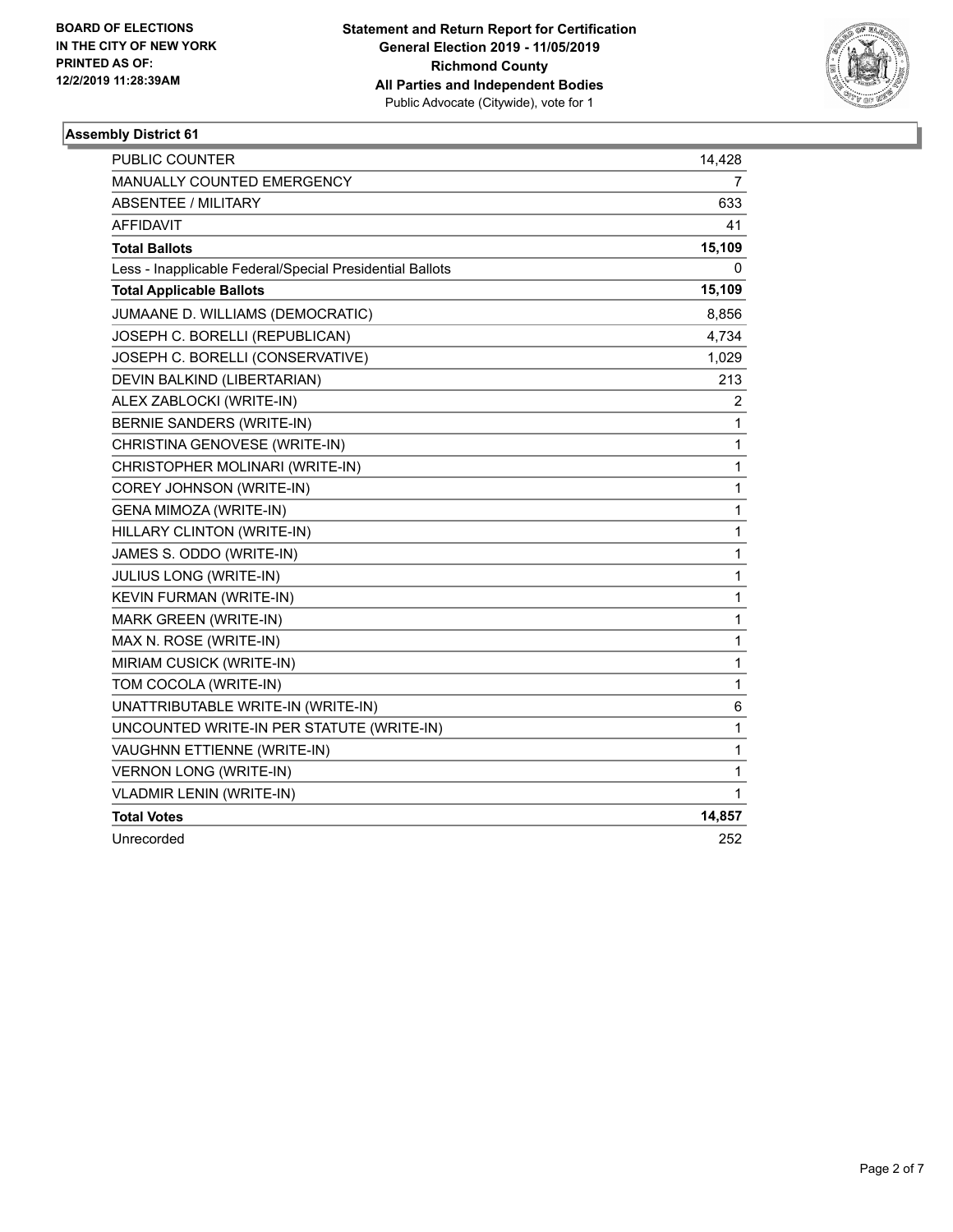

| PUBLIC COUNTER                                           | 17,086         |
|----------------------------------------------------------|----------------|
| <b>MANUALLY COUNTED EMERGENCY</b>                        | 6              |
| ABSENTEE / MILITARY                                      | 482            |
| <b>AFFIDAVIT</b>                                         | 79             |
| <b>Total Ballots</b>                                     | 17,653         |
| Less - Inapplicable Federal/Special Presidential Ballots | 0              |
| <b>Total Applicable Ballots</b>                          | 17,653         |
| JUMAANE D. WILLIAMS (DEMOCRATIC)                         | 2,814          |
| JOSEPH C. BORELLI (REPUBLICAN)                           | 12,568         |
| JOSEPH C. BORELLI (CONSERVATIVE)                         | 1,888          |
| DEVIN BALKIND (LIBERTARIAN)                              | 212            |
| <b>BRENDAN LANTRY (WRITE-IN)</b>                         | 1              |
| CARL PALARSON (WRITE-IN)                                 | 1              |
| DANA M. KOENIGSBERG (WRITE-IN)                           | $\mathbf{1}$   |
| HESHAM EL-MELIGY (WRITE-IN)                              | 1              |
| JAMES CLINTON (WRITE-IN)                                 | $\mathbf{1}$   |
| JAMES SMITH (WRITE-IN)                                   | $\mathbf{1}$   |
| MARK S. GRIFFITH (WRITE-IN)                              | $\mathbf{1}$   |
| MELISSA MARK-VIVERITO (WRITE-IN)                         | 1              |
| MICHAEL E. MCMAHON (WRITE-IN)                            | $\mathbf{1}$   |
| PAUL ZHELEZNOR (WRITE-IN)                                | $\mathbf{1}$   |
| UNATTRIBUTABLE WRITE-IN (WRITE-IN)                       | 6              |
| VICTORIA CERULLO (WRITE-IN)                              | 1              |
| VINCENT M. IGNIZIO (WRITE-IN)                            | 1              |
| WILLIAM DISTEFANO (WRITE-IN)                             | $\overline{2}$ |
| <b>Total Votes</b>                                       | 17,502         |
| Unrecorded                                               | 151            |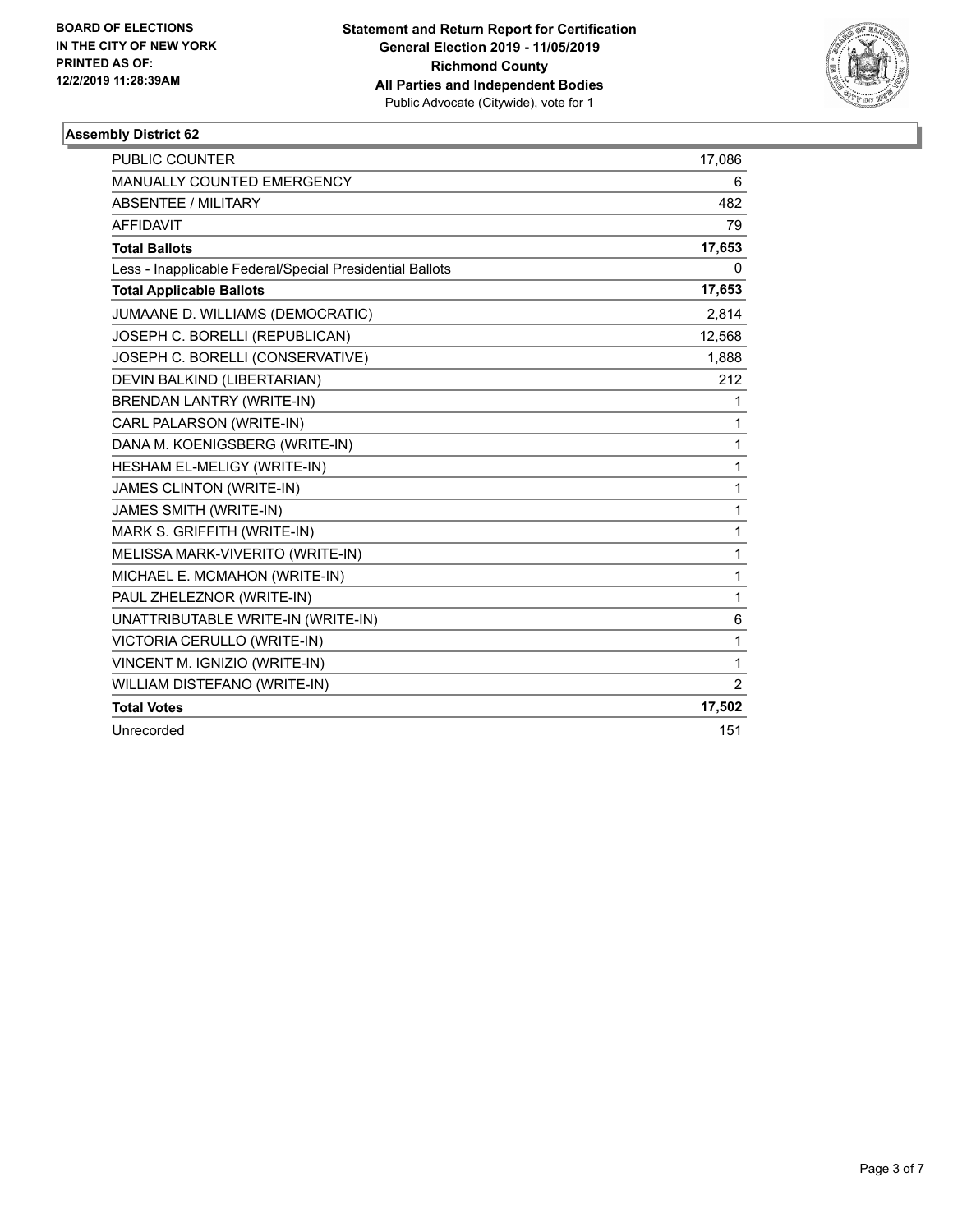

| <b>PUBLIC COUNTER</b>                                    | 14,156 |
|----------------------------------------------------------|--------|
| MANUALLY COUNTED EMERGENCY                               | 0      |
| <b>ABSENTEE / MILITARY</b>                               | 622    |
| <b>AFFIDAVIT</b>                                         | 58     |
| <b>Total Ballots</b>                                     | 14,836 |
| Less - Inapplicable Federal/Special Presidential Ballots | 0      |
| <b>Total Applicable Ballots</b>                          | 14,836 |
| JUMAANE D. WILLIAMS (DEMOCRATIC)                         | 5,221  |
| JOSEPH C. BORELLI (REPUBLICAN)                           | 7,818  |
| JOSEPH C. BORELLI (CONSERVATIVE)                         | 1,301  |
| DEVIN BALKIND (LIBERTARIAN)                              | 220    |
| ALICE NICHOLSON (WRITE-IN)                               | 1      |
| AVE AM CORMIEN (WRITE-IN)                                | 1      |
| FRANK AVERSA (WRITE-IN)                                  | 1      |
| FRANK CUCCIA (WRITE-IN)                                  | 1      |
| JOHN PEREZ (WRITE-IN)                                    | 1      |
| KEVIN MAMAKAS (WRITE-IN)                                 | 1      |
| MAX N. ROSE (WRITE-IN)                                   | 1      |
| MICHAEL J. CUSICK (WRITE-IN)                             | 1      |
| RADHANKRISHAN MOHAN (WRITE-IN)                           | 1      |
| THOMAS PAYERO (WRITE-IN)                                 | 1      |
| UNATTRIBUTABLE WRITE-IN (WRITE-IN)                       | 5      |
| <b>Total Votes</b>                                       | 14,575 |
| Unrecorded                                               | 261    |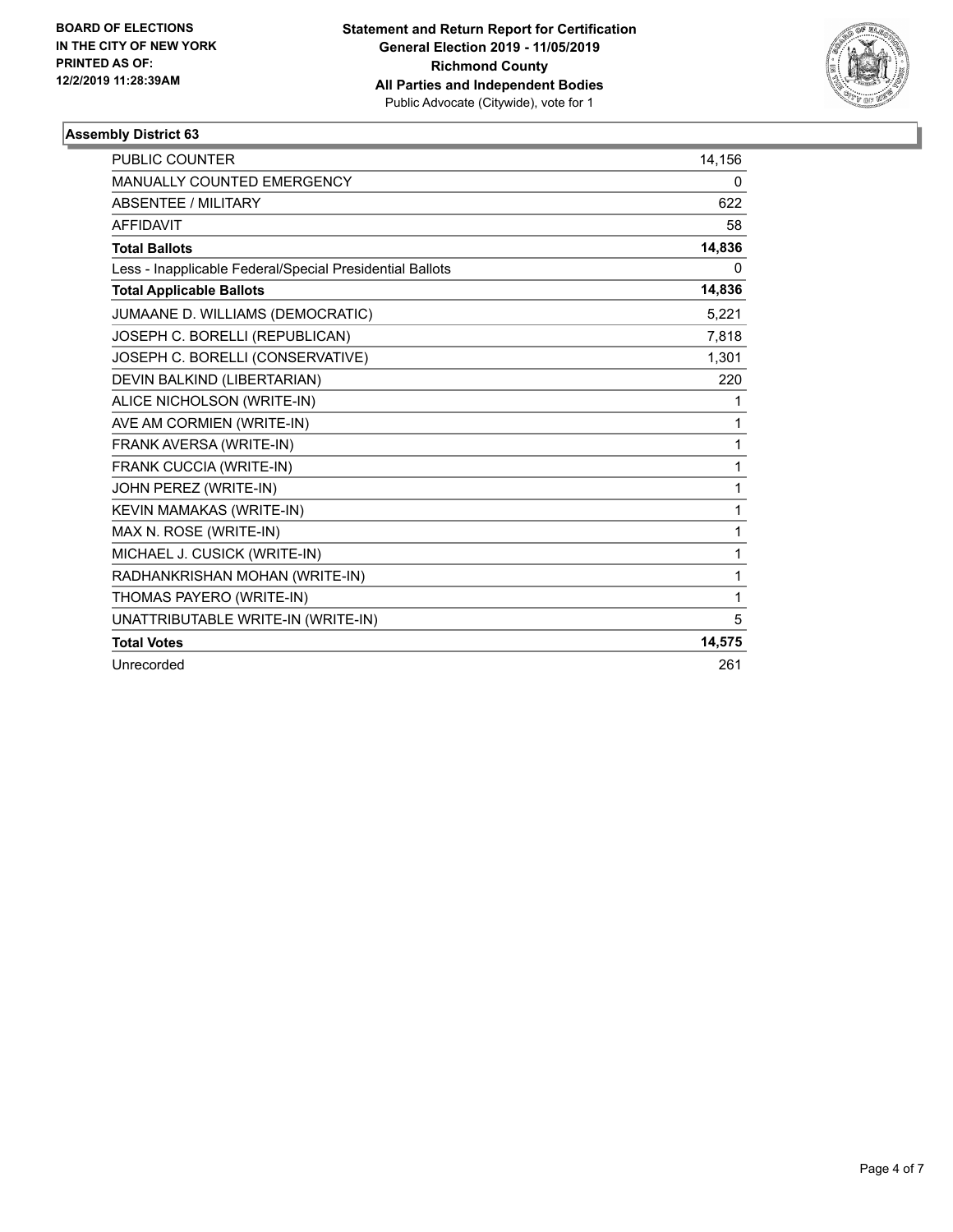

| <b>PUBLIC COUNTER</b>                                    | 10,374   |
|----------------------------------------------------------|----------|
| MANUALLY COUNTED EMERGENCY                               | $\Omega$ |
| <b>ABSENTEE / MILITARY</b>                               | 465      |
| <b>AFFIDAVIT</b>                                         | 38       |
| <b>Total Ballots</b>                                     | 10,877   |
| Less - Inapplicable Federal/Special Presidential Ballots | 0        |
| <b>Total Applicable Ballots</b>                          | 10,877   |
| JUMAANE D. WILLIAMS (DEMOCRATIC)                         | 2,829    |
| JOSEPH C. BORELLI (REPUBLICAN)                           | 6,587    |
| JOSEPH C. BORELLI (CONSERVATIVE)                         | 1,137    |
| DEVIN BALKIND (LIBERTARIAN)                              | 197      |
| HILLARY CLINTON (WRITE-IN)                               | 1        |
| JAMES CLINTON (WRITE-IN)                                 | 1        |
| JEFFREY EPSTEIN (WRITE-IN)                               | 1        |
| KIERSTYN PIERONI (WRITE-IN)                              | 1        |
| MARKO KEPI (WRITE-IN)                                    | 2        |
| MICHAEL J. DEODATI (WRITE-IN)                            | 3        |
| NOMIKI KONST (WRITE-IN)                                  | 1        |
| RUDOLPH W. GIULIANI (WRITE-IN)                           | 1        |
| UNATTRIBUTABLE WRITE-IN (WRITE-IN)                       | 1        |
| UNCOUNTED WRITE-IN PER STATUTE (WRITE-IN)                | 2        |
| <b>Total Votes</b>                                       | 10,764   |
| Unrecorded                                               | 113      |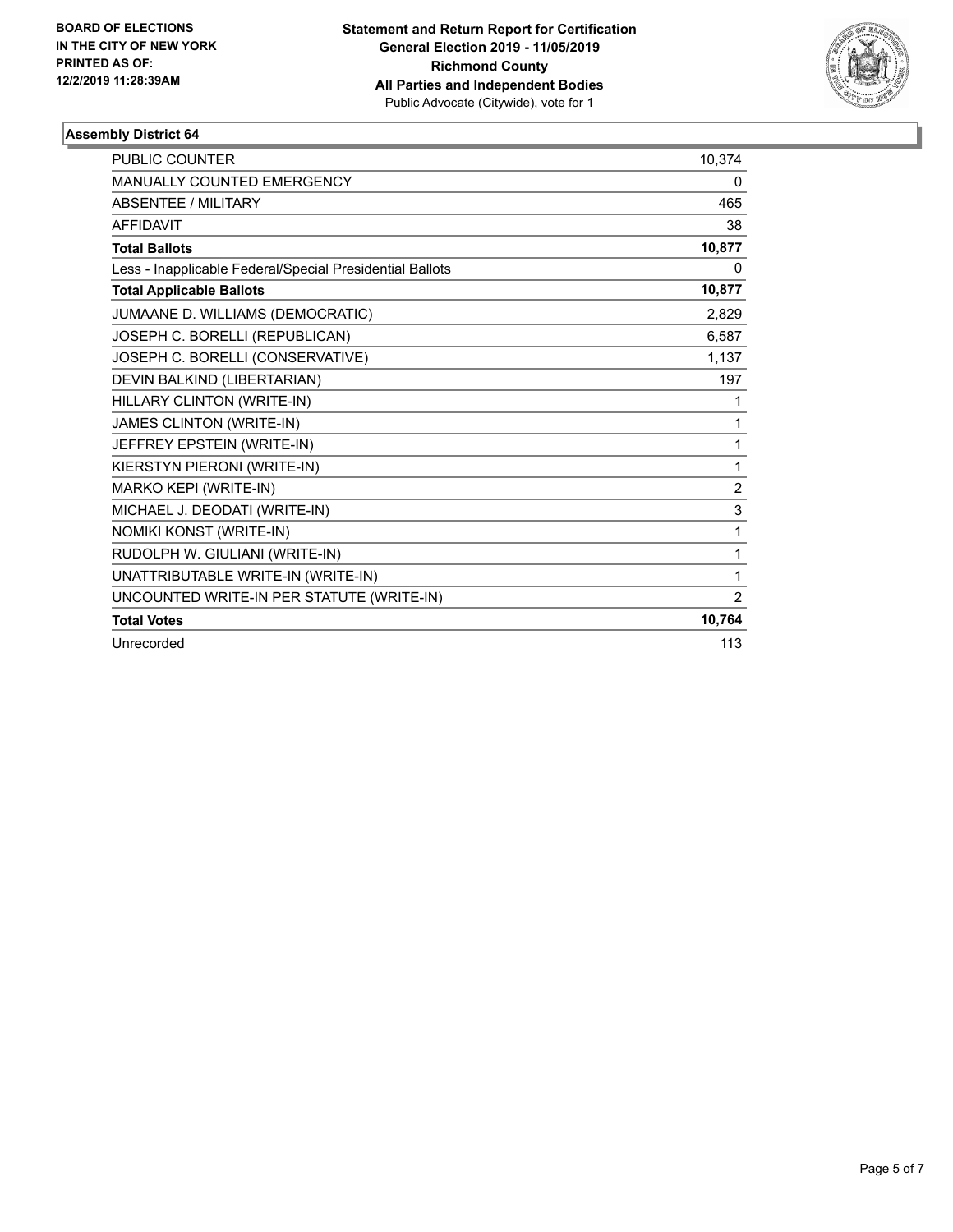

### **Total for Public Advocate (Citywide) - Richmond County**

| PUBLIC COUNTER                                           | 56,044                  |
|----------------------------------------------------------|-------------------------|
| MANUALLY COUNTED EMERGENCY                               | 13                      |
| <b>ABSENTEE / MILITARY</b>                               | 2,202                   |
| AFFIDAVIT                                                | 216                     |
| <b>Total Ballots</b>                                     | 58,475                  |
| Less - Inapplicable Federal/Special Presidential Ballots | 0                       |
| <b>Total Applicable Ballots</b>                          | 58,475                  |
| JUMAANE D. WILLIAMS (DEMOCRATIC)                         | 19,720                  |
| JOSEPH C. BORELLI (REPUBLICAN)                           | 31,707                  |
| JOSEPH C. BORELLI (CONSERVATIVE)                         | 5,355                   |
| DEVIN BALKIND (LIBERTARIAN)                              | 842                     |
| ALEX ZABLOCKI (WRITE-IN)                                 | 2                       |
| ALICE NICHOLSON (WRITE-IN)                               | 1                       |
| AVE AM CORMIEN (WRITE-IN)                                | $\mathbf 1$             |
| BERNIE SANDERS (WRITE-IN)                                | 1                       |
| <b>BRENDAN LANTRY (WRITE-IN)</b>                         | 1                       |
| CARL PALARSON (WRITE-IN)                                 | $\mathbf 1$             |
| CHRISTINA GENOVESE (WRITE-IN)                            | 1                       |
| CHRISTOPHER MOLINARI (WRITE-IN)                          | 1                       |
| COREY JOHNSON (WRITE-IN)                                 | $\mathbf 1$             |
| DANA M. KOENIGSBERG (WRITE-IN)                           | 1                       |
| FRANK AVERSA (WRITE-IN)                                  | 1                       |
| FRANK CUCCIA (WRITE-IN)                                  | $\mathbf 1$             |
| GENA MIMOZA (WRITE-IN)                                   | 1                       |
| HESHAM EL-MELIGY (WRITE-IN)                              | 1                       |
| HILLARY CLINTON (WRITE-IN)                               | $\overline{\mathbf{c}}$ |
| JAMES CLINTON (WRITE-IN)                                 | $\overline{c}$          |
| JAMES S. ODDO (WRITE-IN)                                 | 1                       |
| JAMES SMITH (WRITE-IN)                                   | 1                       |
| JEFFREY EPSTEIN (WRITE-IN)                               | 1                       |
| JOHN PEREZ (WRITE-IN)                                    | 1                       |
| JULIUS LONG (WRITE-IN)                                   | $\mathbf{1}$            |
| KEVIN FURMAN (WRITE-IN)                                  | 1                       |
| KEVIN MAMAKAS (WRITE-IN)                                 | 1                       |
| KIERSTYN PIERONI (WRITE-IN)                              | 1                       |
| MARK GREEN (WRITE-IN)                                    | 1                       |
| MARK S. GRIFFITH (WRITE-IN)                              | 1                       |
| MARKO KEPI (WRITE-IN)                                    | $\overline{\mathbf{c}}$ |
| MAX N. ROSE (WRITE-IN)                                   | 2                       |
| MELISSA MARK-VIVERITO (WRITE-IN)                         | 1                       |
| MICHAEL E. MCMAHON (WRITE-IN)                            | $\mathbf{1}$            |
| MICHAEL J. CUSICK (WRITE-IN)                             | 1                       |
| MICHAEL J. DEODATI (WRITE-IN)                            | 3                       |
| MIRIAM CUSICK (WRITE-IN)                                 | $\mathbf 1$             |
| NOMIKI KONST (WRITE-IN)                                  | 1                       |
| PAUL ZHELEZNOR (WRITE-IN)                                | 1                       |